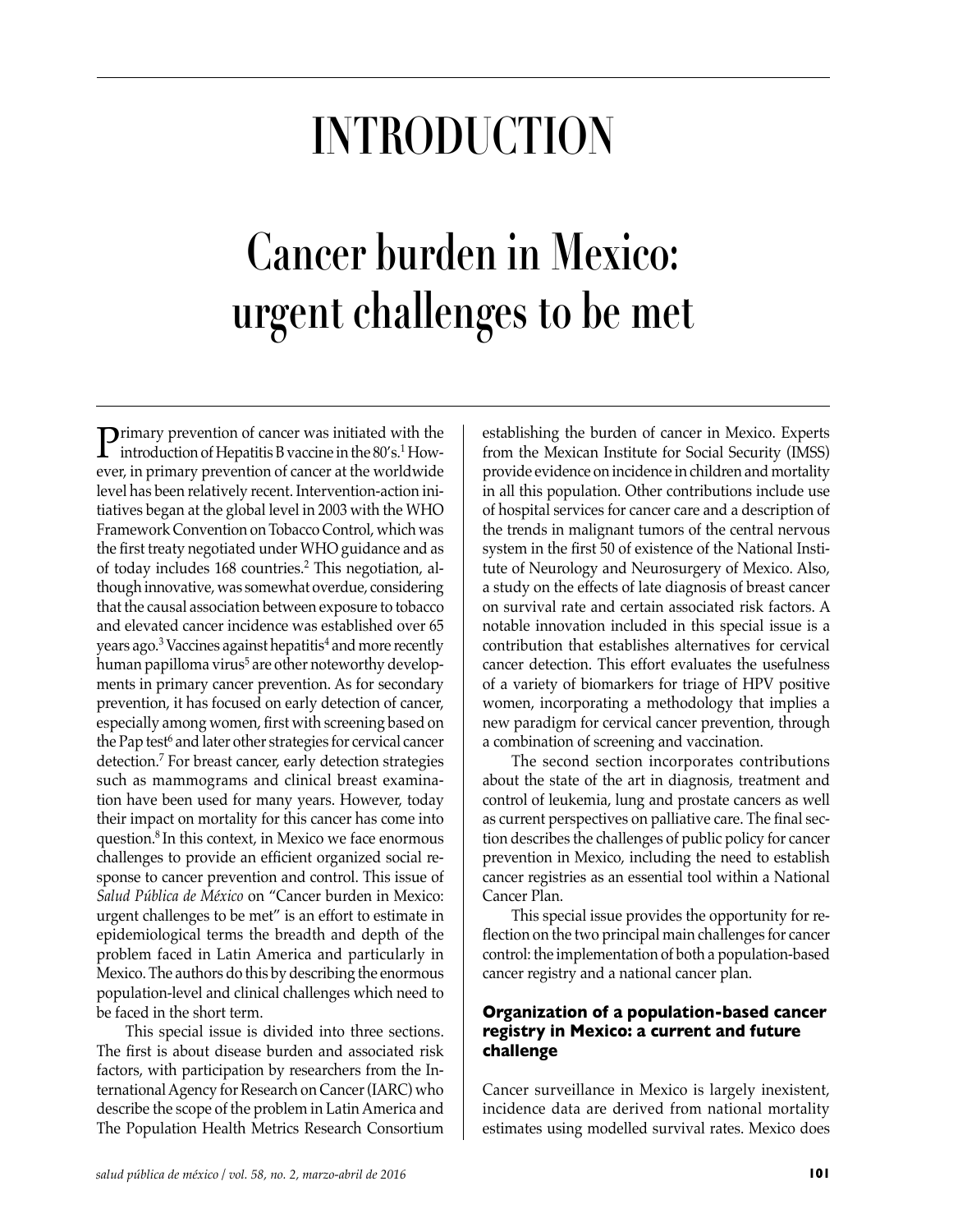not have a population-based cancer registry in spite of the fact that there are 184 countries that have a cancer registry (including quality control mechanisms). These registries provide information of good quality to be included in GLOBOCAN. An initiative coordinated by the IARC that estimates cancer incidence, mortality and prevalence worldwide for all five continents.<sup>9</sup>

Thanks to GLOBOCAN, we know what the cancer disease burden is. It represents one of the principal causes of morbidity and mortality in the world. Since 2012 there have been 14 million new cases and 8.2 million cancer-related deaths.<sup>8</sup> Given the increased life expectancies, together with the high prevalence of risk factors for cancer, it is expected an increase of 70% in the next 20 years on the number of new patients with the diagnosis of a malignancy.10

Epidemiological studies nested within cancer registries also will contribute to identify additional causes or risk factors. Today we know that approximately 30% of cancer-related deaths are due to five modifiable risk factors, including behavioral elements and diet, such as: high body mass index, low consumption of fruit and vegetables, lack of physical activity, tobacco use and immoderate alcohol use.<sup>11</sup> Also, thanks to epidemiologic research, there is a large body of knowledge about cancers caused by viral infections, such as Hepatitis B and C virus or human papilloma virus infections, which are responsible for up to 20% of deaths due to cancer in low- and middle-income countries.12 Regions with lower levels of human development, including Mexico, Central and South America, represent 70% of cancer deaths worldwide. Data such as these could be better quantified through cancer registries and these can also generate evidence for planning. Probabilistic models indicate that annual cancer cases will increase from 14 million in 2012 to 22 million in the next two decades.<sup>13</sup>

Cancer registries provide us with information about the population-based behavior of cancer in terms of incidence and mortality by age group, as well as quantification of the clinical stages of the disease and quality of treatment, through studies on survival rates. Cancer registries should be created to function as tools for precise quantification and include quality control mechanisms.14 Likewise, in the Mexican context, epidemiological studies can be nested within a cancer registry, to allow causal identification of risk factors associated with malignant tumors and provide information on the prevalence of exposure to these factors in diverse risk contexts. Finally, to redirect public policies for prevention and cancer treatment, a population-based cancer registry constitutes a surveillance system to evaluate the efficacy of proposed interventions and assign financial and human resources where they are most needed.

#### **Mexico's national cancer plan**

The principal objectives of Mexico's national cancer plan would be to establish specific strategies and actions that contribute to reductions in cancer incidence, as well as related morbidity and mortality and also improved quality of life for people with cancer. This can be achieved in a holistic manner through the implementation of primary prevention, early detection and diagnosis, together with high quality treatment and palliative care interventions, all of which should be grounded in best practices within evidence-based medicine. A national cancer program requires the existence of a populationbased cancer registry, which is a central element of any such plan or program. However, a key element to consider is the enormous challenge for countries like Mexico, since information provided by cancer registries must be provided over a minimum five-year period, in order to evaluate the usefulness of this information.

The implementation of a national cancer plan requires the concurrence of governmental agencies, academic institutions, public and private medical units and systems, regulatory agencies, medical societies, nongovernmental organizations and cancer survivors. All of these stakeholders should participate in a coalition within which members exchange information, opinions and knowledge from diverse perspectives. Together we can contribute to providing an optimal organized social response to face the scourge of cancer.

> Eduardo Lazcano-Ponce,(1) Alejandro Mohar-Betancourt.<sup>(2)</sup> Abelardo Meneses-García,(2) Mauricio Hernández-Ávila.(1)

> > Guest editors

*Declaration of conflict of interests*. The authors declare that they have no conflict of interests.

<sup>(1)</sup> Instituto Nacional de Salud Pública. Cuernavaca, México.

<sup>(2)</sup> Instituto Nacional de Cancerología. Ciudad de México, México.